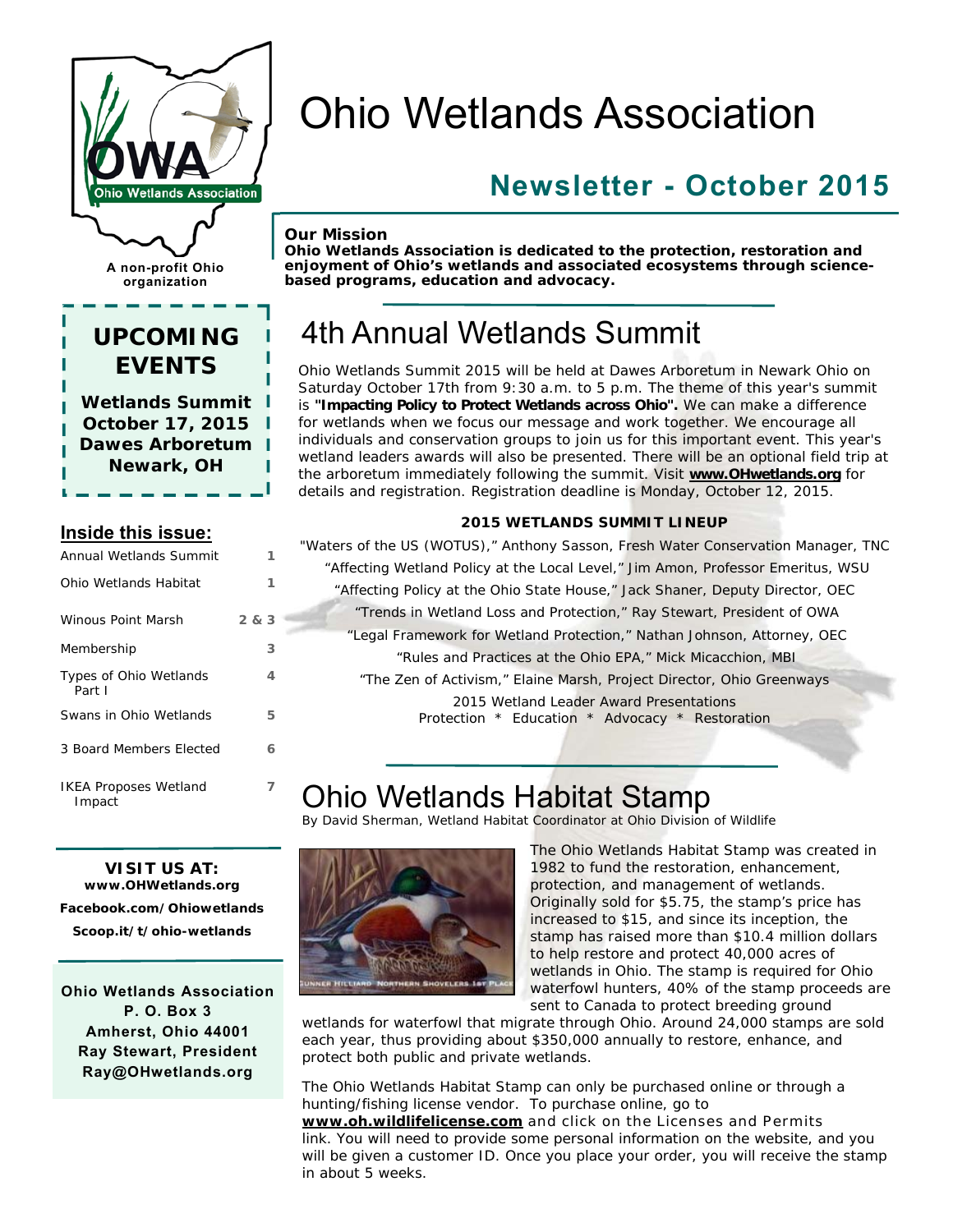### Winous Point Marsh Conservancy **By Ray Stewart**

Since the very earliest days of settlement the marshes in and around Sandusky Bay have been appreciated for their abundant and diverse wildlife. Flocks were so dense that some very hardy market hunters were able to take dozens of ducks in a single shot. They worked year around providing food for a

*For over 160 years the caretakers of Winous Point have had an ethic of preservation. In 1999 they took their ethic to new levels.* 

growing population. Others visited, shooting duck for sport, recreation and the comradery of their peers. In 1856, the Winous Point Shooting Club (WPSC) was founded on the north shore of Muddy Creek Bay, a shallow extension of Sandusky Bay. Although not the first such club, it is today the longest continuously operated private shooting club in the United States.



of Winous Point were also naturalists and included the founders of the Cleveland Museum of Natural History (CMNH), a close association that continues to this day. By the late 19th century settlement in NW Ohio had increased dramatically. Land was cleared, wildlife

The sportsmen

was harvested, wetlands were drained, and exotic species were introduced including the common carp. The numbers and variety of ducks visiting Muddy Creek Bay declined significantly. Suitable waterfowl habitat had shrunk in size and remaining marshes declined in quality due to siltation from upstream land clearing and from the destructive behavior of carp pulling up marsh plants and churning up sediments from below. The vast Lake Erie marshes no longer supported wild rice, wild celery, American lotus and the emergent plants that provided breeding and stopover habitat for birds. Fluctuating lake levels contributed to the loss of coastal wetlands and made the future of marsh dependent wildlife populations uncertain.

The men of WPSC were determined to apply their considerable scientific acuity, political influence and financial resources to correct the situation. Dikes were constructed to manage water levels. Club rules were imposed to restrict duck hunting to reduce non-breeding season. Policies were established by the state legislature and wildlife management became the law of the land. Their pioneering efforts influenced law and practice across the region. In 1946, and ever since, the manager of WPSC has been a wildlife biologist. The first was Frosty Anderson recommended by Aldo Leopold, author of A Sand County Almanac. Since then there have been more than fifty graduate student research projects conducted at or vitally assisted by Winous Point.

For over 160 years the caretakers of Winous Point have had an ethic of preservation. In 1999, they took their ethic to new levels. The non-profit Winous Point Marsh Conservancy (WPMC) was founded as the managing unit for the property and with a mission "*… to protect, restore, enhance, and wisely manage coastal wetlands and watersheds in southwest Lake Erie.*" Most of the marsh is now owned by the WPMC. While WPSC still exists, it is only active to support its members during duck season. The most significant activities at Winous Point are now conservation, research and education.



Chase Anderson

Along with the management changes, there were physical changes made as well. The club house redesign incorporated these same expanded values. The 19<sup>th</sup> century clubhouse structure had seen many hard times exposed to extreme weather conditions on the marsh as well as the test of time. The current clubhouse was designed with broader

*(Continued on page 3)*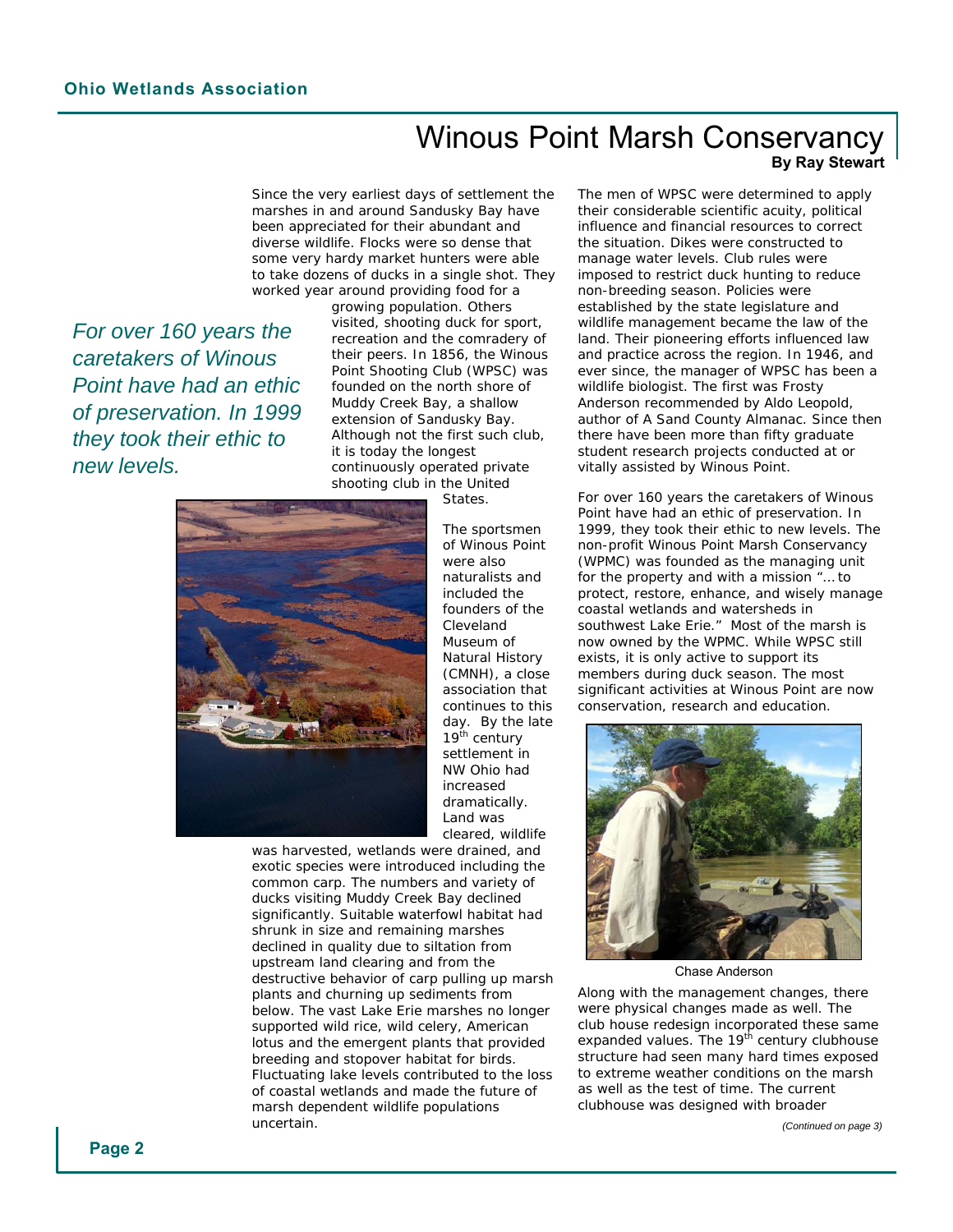#### **October 2015**

### Membership

**We need your support!** Membership and donations made to OWA are tax deductible in the same way any other non-profit donation would be. Your membership at any level is valuable. Having the support of many members adds strength to our impact on issues that effect Ohio's wetlands. We are not there yet, but soon I would like to be able to say, "Hello Governor, I am from Ohio Wetlands Association and I represent thousands of citizens and voters in Ohio who are deeply concerned about the welfare of our wetland treasures."

Please help me make that happen. Complete and mail the form on the back of the newsletter or go to our website **[www. OHwetlands.org](http://www.OHwetlands.org)** and use our PayPal links.



Blue Dasher

#### *(Continued from page 2)*

purposes in mind. The new building design expanded the capabilities of the conservancy to do research and education with expanded office space, a historical museum and a classroom in addition to the traditional accommodations for club members. The classroom is used all the time by various groups for lectures, meetings, and symposia. It has proven to be very successful in playing a catalytic role in raising awareness of conservation management. Chace Anderson who chairs the WPMC as well as the board of directors at the CMNH stated that the research is now regional because the marsh ecosystem is regional. The Conservancy partners with the other big interests in the area like Ottawa National Wildlife Refuge and Ducks Unlimited. Mr. Anderson says that it is most gratifying to see growth at WPMC in education and research. At the same time the marsh conservation acreage continues to expand.

A recent acquisition is known as the Metzger Farm which has been restored to marsh. Another property known as horseshoe marsh has undergone a major restoration. Still another project filters water out of the watershed by reconnecting 1500 acres of diked wetlands to drainage ways coming from 2000 acres of farmland, thus improving water quality and flood control in the watershed.

The operations at WPMC are headed by John Simpson and two full time employees. There is usually a compliment of interns, graduate students and researchers. Some of the research includes bird banding. OWA visited Winous in 2013 when Keith Norris was banding and monitoring shore birds. In 2015, we were fortunate to show up just as a King Rail was removed from a trap and fixed with a radio transmitter.

WPMC is at the forefront of invasive species management working with 19 partners focusing mostly on *Phragmites*. John Simpson is a key player in the Lake Erie Cooperative Weed Management Area (CWMA) that included 5200 acres along the US coast of the western basin last year. Beyond invasive species WPMC is active with the Lake Erie Marsh Management Association which is enhancing best management practices regionally. Anderson says that John is "a soft spoken pied piper, able to bring people together, quietly mobilizing people to get things done".

*WPMC is at the forefront of invasive species management working with 19 partners focusing mostly on Phragmites.*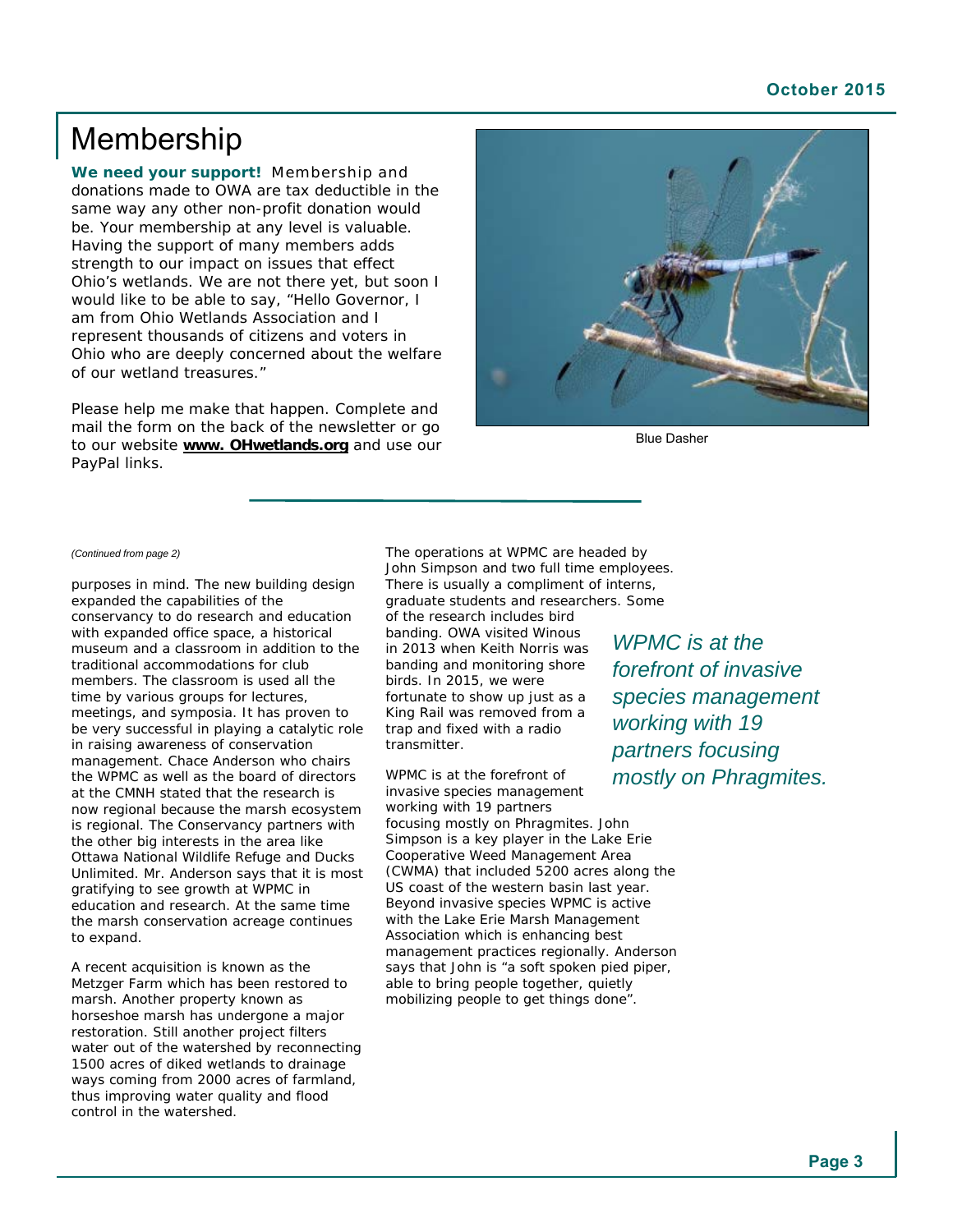### Types of Ohio Wetlands Part I

#### **By Ray Stewart**

Wetlands are found around the world wherever there are bodies of water. Coastlines that have not been altered by human development often have a transition zone between open water and upland that is inundated much of the time or has saturated soils. Ocean shores have a variety of wetlands that are adapted to regular tidal pulses and by salt water. Mangroves in tropical areas fill these niches and provide many benefits where they reduce the impact of storms and provide habitat to fish and birds. Inland, freshwater wetlands have neither of these influences and may appear away from or along with lakes and rivers.

Wetlands are sometimes thought to be a mere transition zone between water and land. Wetland habitats, however, have characters of their own that are quite distinct from uplands, lakes and other habitats that are found adjacent to the wetlands. There are many definitions for wetlands but certain characters are universal. Wetlands experience frequent and high water levels with soils that have developed in the presence of water, and are distinct from those soils that are well aerated. As a result, wetlands support plant communities that tolerate or even require the moisture and low oxygen conditions that exist in them.

Ohio has a diverse landscape that stretches from the Ohio River to the south up to Lake Erie in the north. We have the Allegheny plateau in the east and the vast flat remnants of the Great Black Swamp in the northwest. The Appalachian foothills of the Hocking Hills region in Ohio's southwest provide high relief and drainage. The Southeast has the long Miami Valley that cuts through a geologic bedrock called the Cincinnati arch. All of this is profoundly

affected by the glaciation that gouged out the great lakes, changed the course of the Maumee River and established the Ohio River valley as the new route for waters leaving Pennsylvania on their way to the Gulf of Mexico. These glaciers draped across the northern and western counties of Ohio smoothing the topography and leaving deposits that contribute to the diversity of wetlands throughout the state.

These descriptions of wetland types in Ohio will look at the variations of hydrology (water characteristics), landscape and plant communities that distinguish the various forms of wetlands supported in Ohio. The first of this series will describe a specific kind of wetland known as a marsh. In common or regional usage, these areas may go by many different names which according Merriam-Webster Dictionary include; bog, fen, marsh, marshland, mire, moor, morass, muskeg, slough (also slew or slue), swampland and wash.

#### **Marsh**

A marsh is possibly the most beloved of all wetlands. They have a broad vista, often extending out to open waters. They are busy and vibrant places populated by an intriguing variety of birds that are marsh dependent. Herons and egrets wade in the shallow waters, while ducks seasonally descend in epic numbers. Plants grow from spongy bottoms, some remain submerged, while others like the white water lily float at the surface. Others, including pickerel weed and cattail are emergent, rise above the surface, providing seclusion for secretive birds and insects. Possibly one of the most productive ecosystems on the planet, marshes convert the essential elements of water, mineral and sunlight into living tissue at a higher rate than a

mature forest or prairie. Fish often use the submerged complexity as nurseries where the many layers of vegetation provide refuge and nutrition.

#### **Great Lakes Coastal Marsh**

Along Lake Erie marshes were once extensive. Before settlement most river mouths were hosts to marshes and estuaries, waters that were sometimes river influence and sometimes lake influences. These embayments were sometimes cut off from the lake by drifting beach sand. Especially in the western basin, from about Sandusky westward the coastline is so shallow that wind-related seiches once flooded far inland. Extensive marshes merged gradually into vast slowly drained swamp forests. As cities and industry became established in the 19<sup>th</sup> century, successful and wealthy sportsmen established many shooting clubs in this area for recreation based on the superabundance of waterfowl. The extensive protected habitat we find today both public and private in this region is a legacy of that era and interest. Ottawa National Wildlife Refuge and Magee Marsh are examples of now public assets. Winous Point on Muddy Creek Bay in Sandusky Bay is the premier private marsh in this region.

These wetland habitats are largely managed for waterfowl in the interest of duck hunters. Without the sportsman, it is unlikely that so much wetland habitat would have survived. These same areas are home to many of our endangered and threatened species. Birding, a passive leisure activity, contributes millions of dollars to the local economy. The spectacle of bird diversity brings people from all of the world to witness bird migration where western Lake Erie marsh land provides superior stopover habitat.

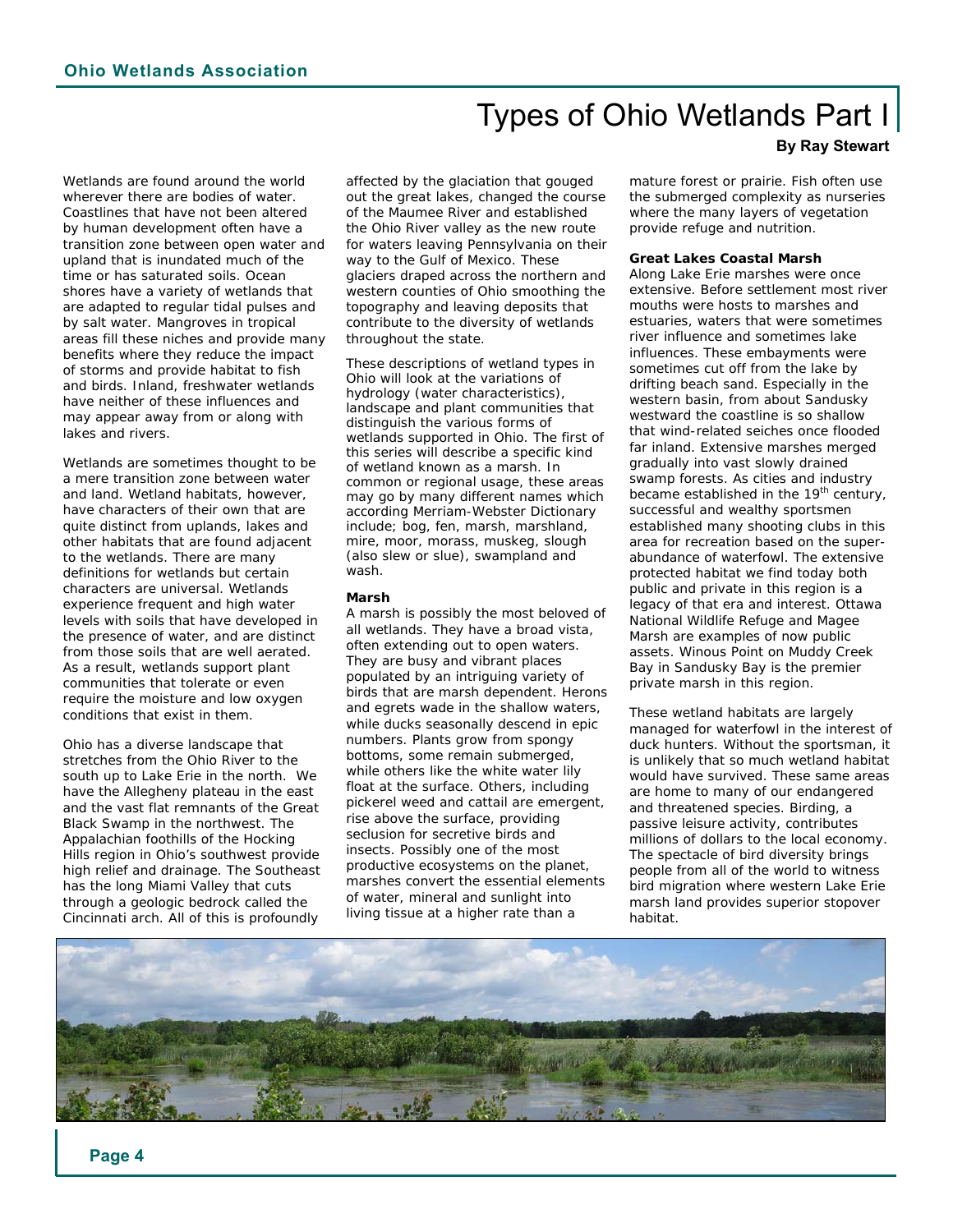### Swans in Ohio's Wetlands

#### **By Ray Stewart**

According to Jordan K. Linnell, Wildlife Specialist, "The mute swan (Cygnus olor)… first turned up in Ohio just over 100 years ago. We wanted Mute Swans to adorn ponds, but when we looked harder, we found an 'ugly duckling' that destroys wetlands with feeding habits that increase water turbidity and reduce submerged aquatic vegetation."

Mute Swans are originally from Western Europe. Their bright white plumage and graceful glide across ponds and marshes make them attractive additions to the waterscape. Unfortunately, their behavior is aggressive. They exclude all other waterfowl from their area. They are also aggressive against humans. When feeding, they uproot and kill much of the vegetation that would be used sustainably by fish and other waterfowl.

Mute Swans are rapid breeders, living as long as 30 years with the potential to produce 450 offspring over 10 years. Their populations in the region have been increasing dramatically. The current management goal of the Division of Wildlife is to significantly reduce their presence in Ohio, minimize their impact on native wildlife, habitats and conflicts with humans. In Ohio, the Mute Swan is protected as non-game waterfowl. A special permit is required to remove them on private property.

In contrast, the Trumpeter Swan (*Cygnus buccinators*) Ohio's only native breeding swan, has been adopted as a symbol for Ohio Wetlands Association. Like the highly impacted marsh

coastal marsh habitat at that time extended from Detroit to Sandusky, odds are they existed in northern Ohio as well. Very likely, they were harvested without documentation and extirpated before any formal

surveys took place. Considering the current breeding population in Northwest Ohio, there is growing acceptance of the notion that the Trumpeter Swan is indeed an Ohio species.

The Trumpeter Swan Reintroduction Program called for



Mute Swan

150 trumpeter swans to be introduced with hopes of establishing 15 breeding pairs by 2006.Trumpeter swans prefer large marshes, lakes, and swamps ranging in size from 30 to 150 acres. They prefer shallow wetlands 1-3 feet deep with a diverse mix of emergent and/or submergent vegetation and open water. Dave Sherman, Wetland Habitat Coordinator at Ohio Division of Wildlife has observed that Mute and Trumpeter Swans compete for territory. Mutes establish nesting areas about 3 weeks in advance of Trumpeters then aggressively defend their 3 to 15 acre territory. When Mute Swans are present, the

Trumpeter shies away.

habitat that supports this species, our native swans are at risk. Trumpeter Swans are native to Ohio and listed as a threatened species. It has been controversial to label the Trumpeter as a native Ohio species. Even before Ohio became a state, there were settlers and explorers that hunted their way through the area. Breeding pairs are document in the marshes of Detroit, just a few miles from the Ohio border. Considering that the



Trumpeter Swan

Division of Wildlife management goals for the mute swan are to have zero mute swans on public lands and zero population growth on all other lands by 2020. The Division's trumpeter swan management goals are to increase its range within Ohio from 13 counties in 2013 to 15 counties and to increase the number of breeding pairs from 28 pairs in 2013 to 40 pairs within the state by 2020.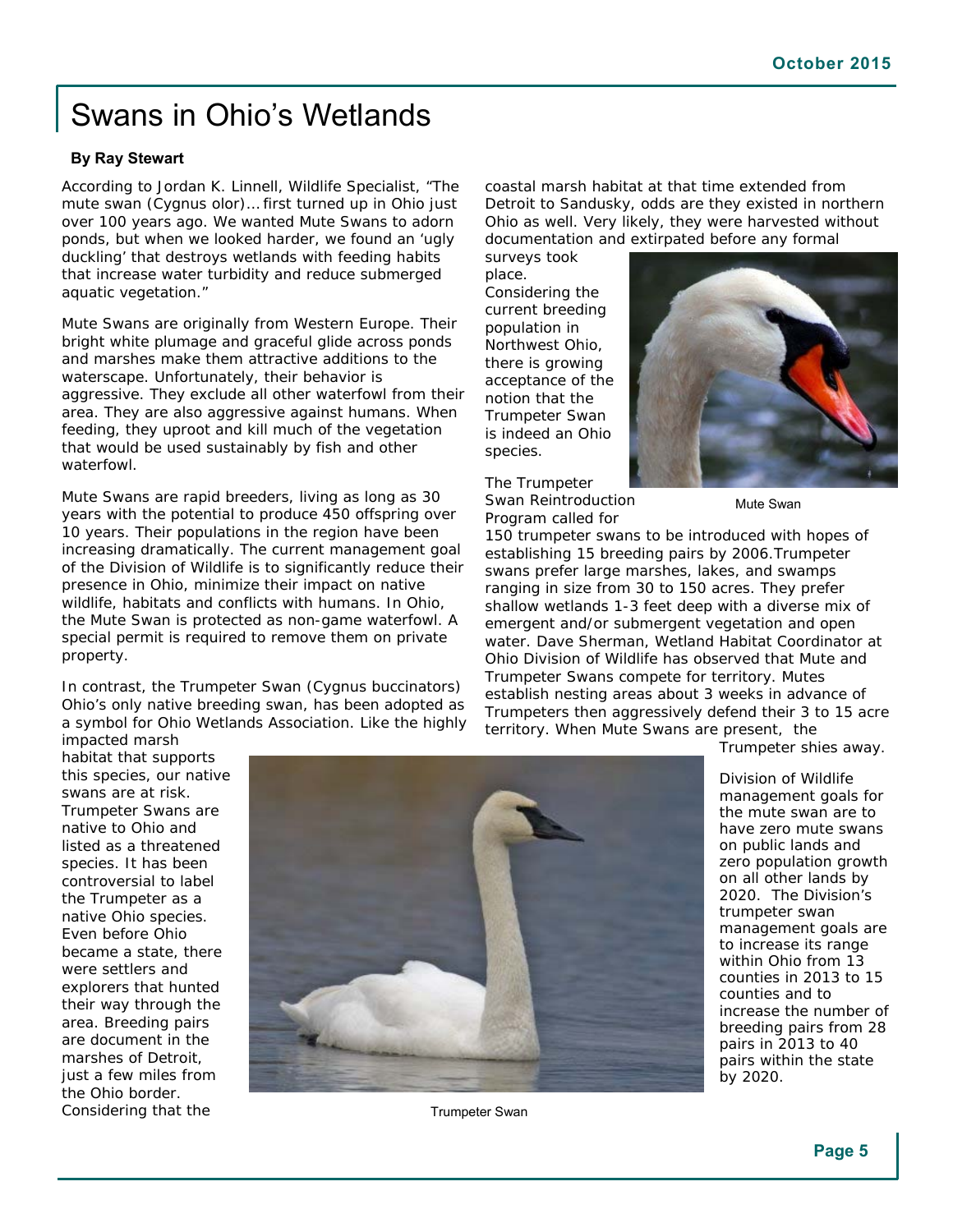### This Summer OWA Elected 3 New Board Members

As an all-volunteer non-profit we have an engaged 'working' board. These Directors shoulder the bulk of the work that we do. Please welcome them.



**Mark Dilley, Director & Chair of the Education Committee** Mark earned a B.S. in Natural Resources (Fisheries Management) in 1991 and a M.S. in Environmental Science (specializing in wetlands) in 2003, both from The Ohio State University. He and his wife Chris are co-owners of the environmental consulting firm MAD Scientist Associates, which specializes in ecological and wetland consulting. Mark has over 20 years' experience as a field biologist, ecologist, and wetland scientist. His academic research has focused on biological monitoring of streams and rivers and atrazine (agricultural herbicide) fate and transport processes in constructed wetlands. As consultants, Mark and his staff are responsible for wetland delineation, permitting, assessment, and wetland restoration design and monitoring, as well as ecological surveys and ecological risk assessment. Mark is a Certified Sen-

ior Ecologist with the Ecological Society of America and is a Professional Wetland Scientist certified by the Society of Wetland Scientists. He has also been teaching the Wetland Ecology and Restoration course at The Ohio State University since 2012.



#### **Mike Peppe, Director**

Mike is a Commercial and Industrial Realtor and Developer with Hadler Realty Companies Mike served 4 years active duty as a Captain in the U.S. Army Military Police before returning to Columbus. He is a graduate of The Ohio State University. Mike has volunteered his talents to several organizations, the Columbus Cancer Clinic where he received their Outstanding Volunteer Award, the Ohio National Road Association, where he received an outstanding achievement award. Mike is a member of the Advisory Board for the Everglades Wetlands Research Center. Mike advocated on behalf of the Olentangy Wetlands Research Park at The Ohio State University and helped to prevent the local gas utility from running a high pressure gas line underneath this internationally recognized wetlands research facility.



#### **Craig W. Limpach, Director**

Craig Limpach is President and founder of Genius Loci Inc., a landscape architecture design/build firm that specializes in ecological design and the use of native plants. Craig is trained in river morphology/restoration and wetland delineation. As a Field biologist he has consulted on a wide variety of field projects with a specialization in avian studies including bird banding. Craig has studied at the Ohio State University, University of Alaska-Fairbanks and Lorain County Community College.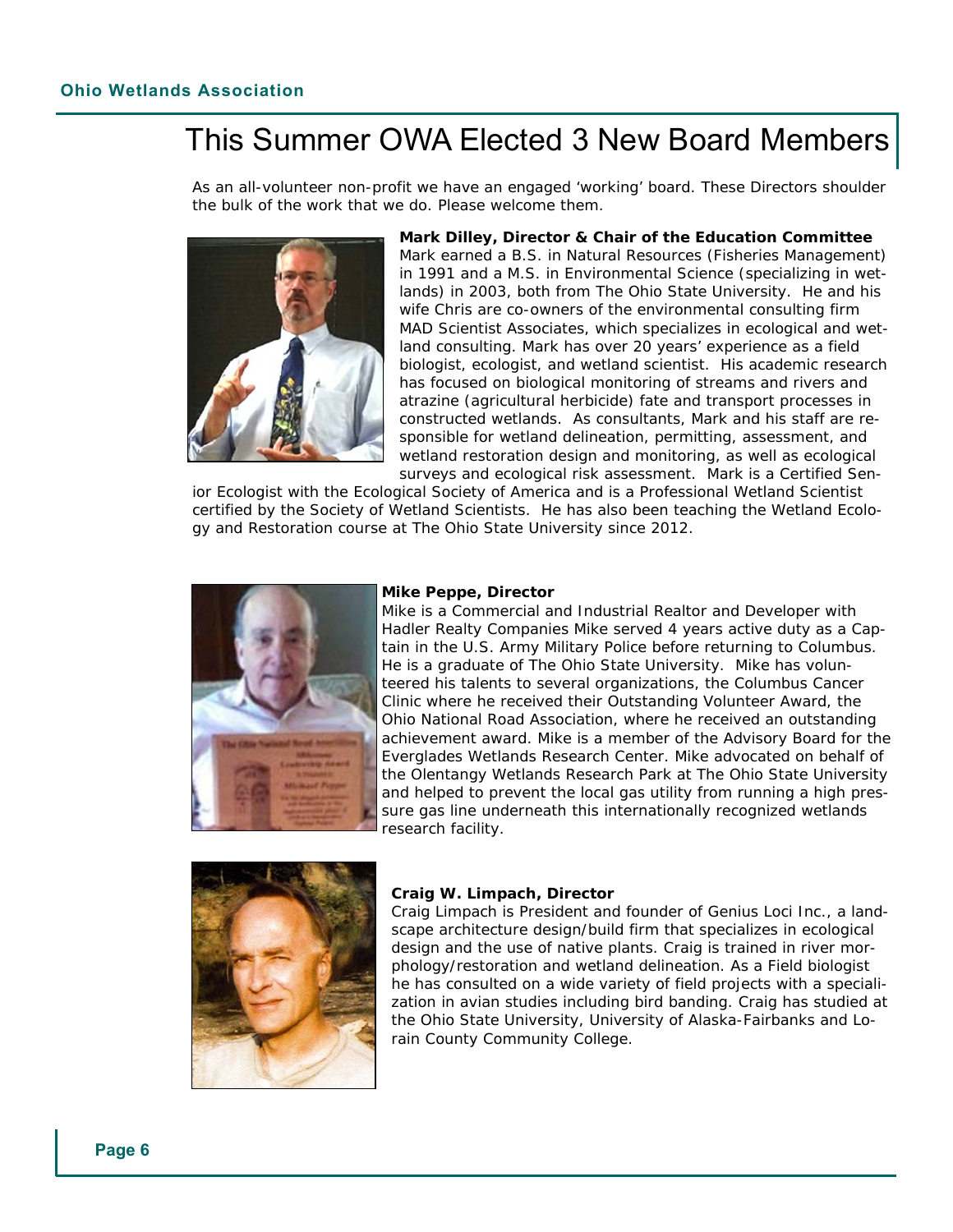### IKEA Proposes Wetland Impact

#### **By Ray Stewart**

IKEA Property Inc. has filed an application to impact 15.5 acres of forested wetland within the Big Creek watershed located in the City of Brooklyn, Ohio. with the U.S. Army Corps of Engineers. The Corps will have to approve the 404 permit in order for IKEA to build a store that will have a 30-acre footprint. The wetland complex in question is one of the largest local wetland complexes with considerable biological, hydrological and social value. Its value is made greater because of its size and rarity within a highly impacted urban watershed.

IKEA's corporate philosophy expresses the importance of sustainability. This proposal directly contradicts their own statements as issued in their People & Planet Positive Sustainability Strategy for 2020.

**"Sustainability at IKEA** means ensuring environmental, economic and social well-being for today and tomorrow. It means meeting the needs of people and society, without compromising the ability of future generations to meet their needs – acting in the longterm interests of the many people and not just the few. It is about living within the limits of the planet and protecting the environment."

[http://www.ikea.com/ms/en\\_US/pdf/re](http://www.ikea.com/ms/en_US/pdf/reports-downloads/sustainability-strategy-people-and-planet-positive.pdf)ports[downloads/sustainability-strategy-people-and-planet](http://www.ikea.com/ms/en_US/pdf/reports-downloads/sustainability-strategy-people-and-planet-positive.pdf)positive[.pdf](http://www.ikea.com/ms/en_US/pdf/reports-downloads/sustainability-strategy-people-and-planet-positive.pdf)

OWA requests that the U.S. Army Corps of Engineers deny the permit for the following reasons:

1. It is not possible for IKEA's proposed underground storm water detention to provide the same level of environmental benefits as a forested wetland.

- 2. The proposed development contradicts guidance in State-endorsed waters h e d p l a n s.
- 3. Big Creek Connects, the local watershed organization, developed a State-endorsed "Balanced Growth Plan" The report explains why avoiding permanently impacting the forested wetland is essential. The Balanced Growth Plan designated over 1,900 acres for commercial redevelopment, some of which lies within the City of Brooklyn. Surely an acceptable alternative exists.
- 4. The Great Lakes Water Quality Act established the Great Lakes Areas of Concern. and local organizations were given the charge to clean-up and delist these areas. Paving one of the largest remaining wetland complexes in the Big Creek watershed will prevent this sub-basin from ever meeting its delisting goals in the future.

Supporting documents are compiled at [http://](http://www.cuyahogaaoc.org/aoc-resources.html) [www.cuyahogaaoc.org/aoc-resources.html](http://www.cuyahogaaoc.org/aoc-resources.html) 

OWA has requested a public hearing to allow the opportunity to present evidence concerning the irreversible damage to water quality, biodiversity and overall watershed health that will ensue following this proposal. A formal request to deny the permit was made by the Cuvahoga River Area of Concern. OWA is working with Friends of the Crooked River to monitor the situation.